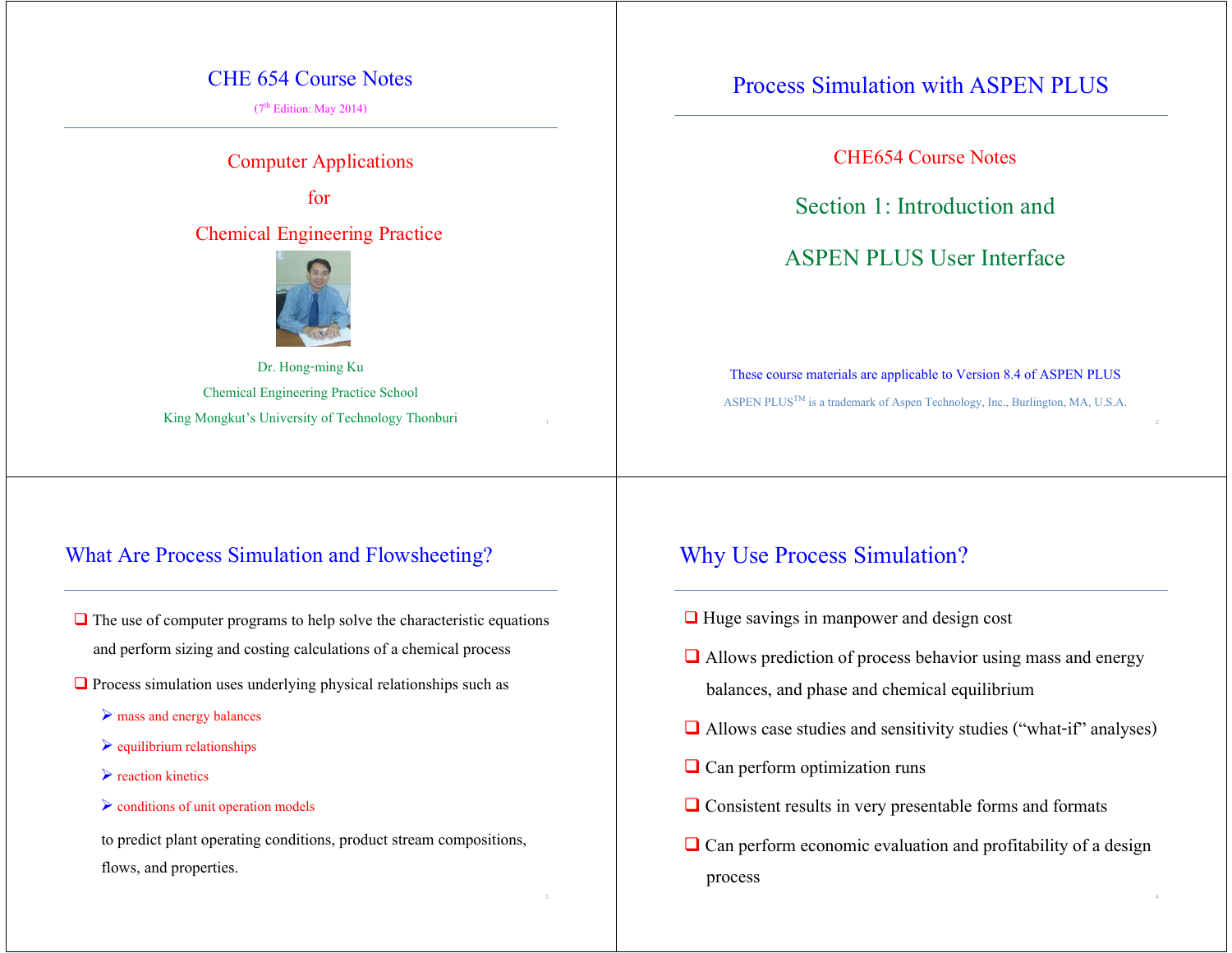#### History of ASPEN PLUS and Aspen Technology Inc.

- $\Box$  ASPEN =  $\triangle$ dvanced System for Process Engineering  $\rightarrow$  Steady-State Simulator
- Initially funded by the US Department of Energy (DOE) in 1975 to develop a process simulation program to handle solids
- ASPEN project was contracted to MIT and completed in 1980 End Product = ASPEN (Public Version)
- Aspen Technology Inc. (AspenTech) was founded in 1981 to enhance and debug ASPEN

End Product = ASPEN PLUS

## Key Features of ASPEN PLUS

- $\Box$  Easy to use Graphical User Interface (GUI)
- **Q** Comprehensive and robust set of unit operation models
- $\Box$  Complete set of physical property models and equations
- **Property analysis, e.g. property curves such as vapor** pressure vs. **T**, phase envelopes, **T**-**xy**, and **P**-**xy** plots
- **□** Databanks for pure components, aqueous systems, solids, and binary pairs

#### Key Features of ASPEN PLUS (Cont'd)

- Data regression system, property estimation system, and databank management system
- $\Box$  Characterization and simulation of petroleum including a dedicated unit operation model
- $\Box$  Unique and rigorous simulation of electrolytes
- $\Box$  Solids handling capabilities including unit operations
- **□** Feedback and feed-forward control capabilities

#### Key Features of ASPEN PLUS (Cont'd)

- Automatic flowsheet sequencing and convergence
- $\Box$  Sensitivity and case-study analysis
- $\Box$  State-of-the-art optimization capabilities
- $\Box$  Add-on modules such as bioprocessing unit operations and polymer processing
- **□** Useful interfacing features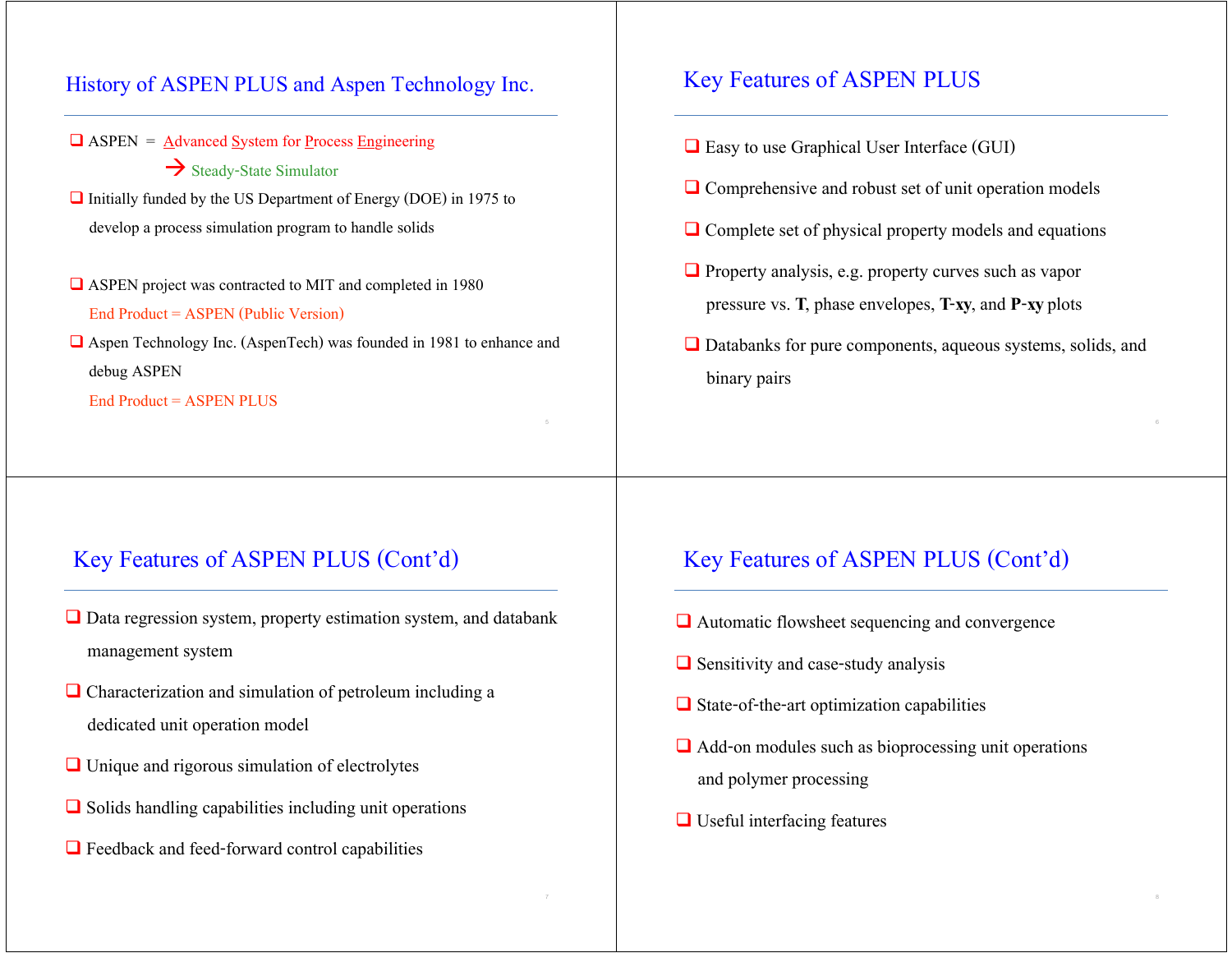# Sequential Modular Approach (SMA)

#### ASPEN PLUS is primarily a sequential modular simulator.

 $\Box$  Flow of Information



 One-block-at-a-time sequential execution: outlet stream result are used as input to the next block in the sequence

## Flow of Information in a SMA Simulator



# A Simulation Example Problem



#### Introduction to ASPEN PLUS User Interface

- $\Box$  GUI consists of 2 main components
	- 1. Graphics
		- Flowsheet graphics
		- Results plots
		- Process flow diagrams (PFD) generation
	- 2. Forms and Menus
		- Help you enter process data, such as components, properties, unit
		- operations, and other specifications to define your problem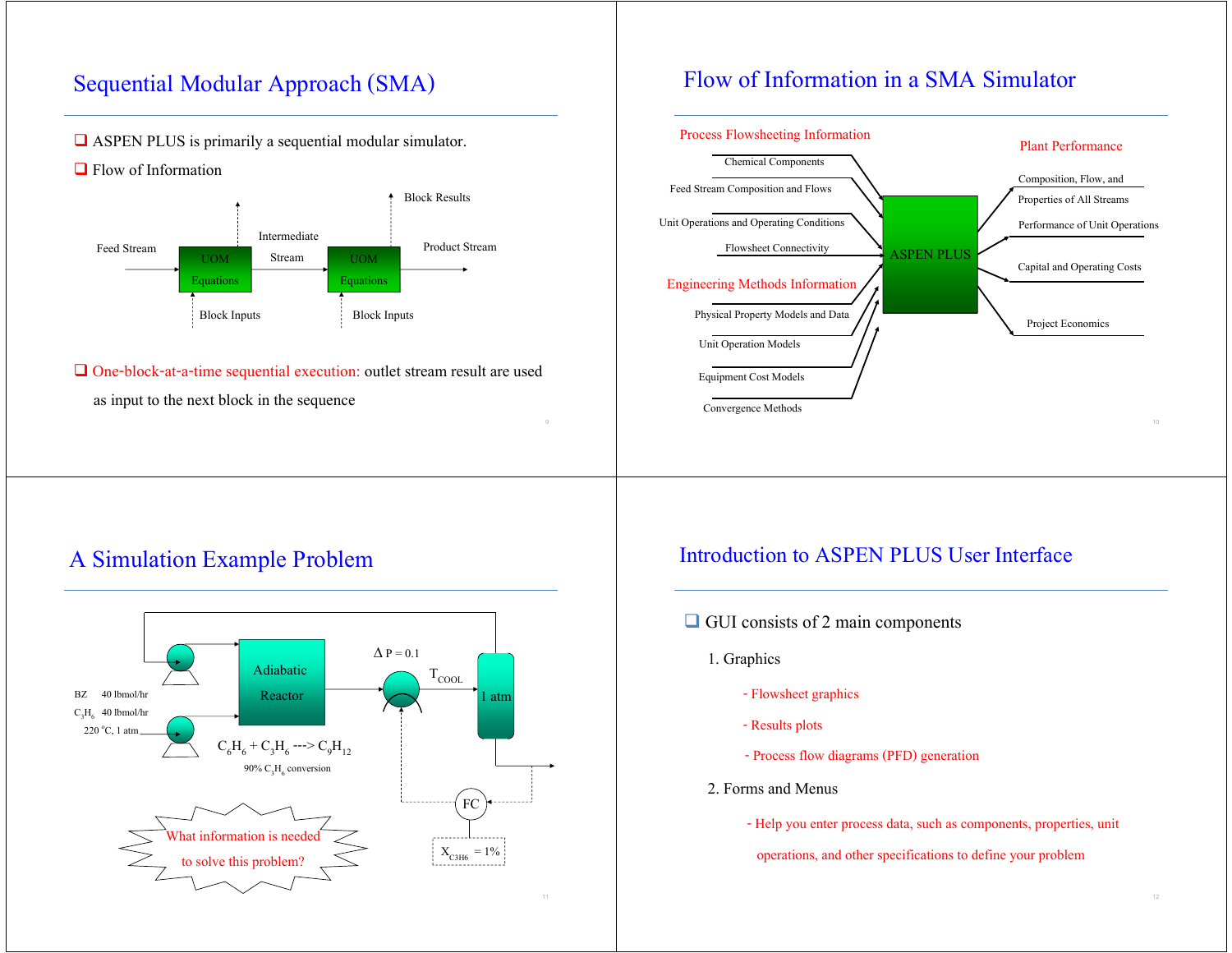#### Example Problem: Compression and Cooling of Air



13

Physical property calculations: Ideal Gas vs. Redlich-Kwong-Soave

### ASPEN PLUS User Interface Startup



#### ASPEN PLUS User Interface Startup Template



#### ASPEN PLUS Main Window

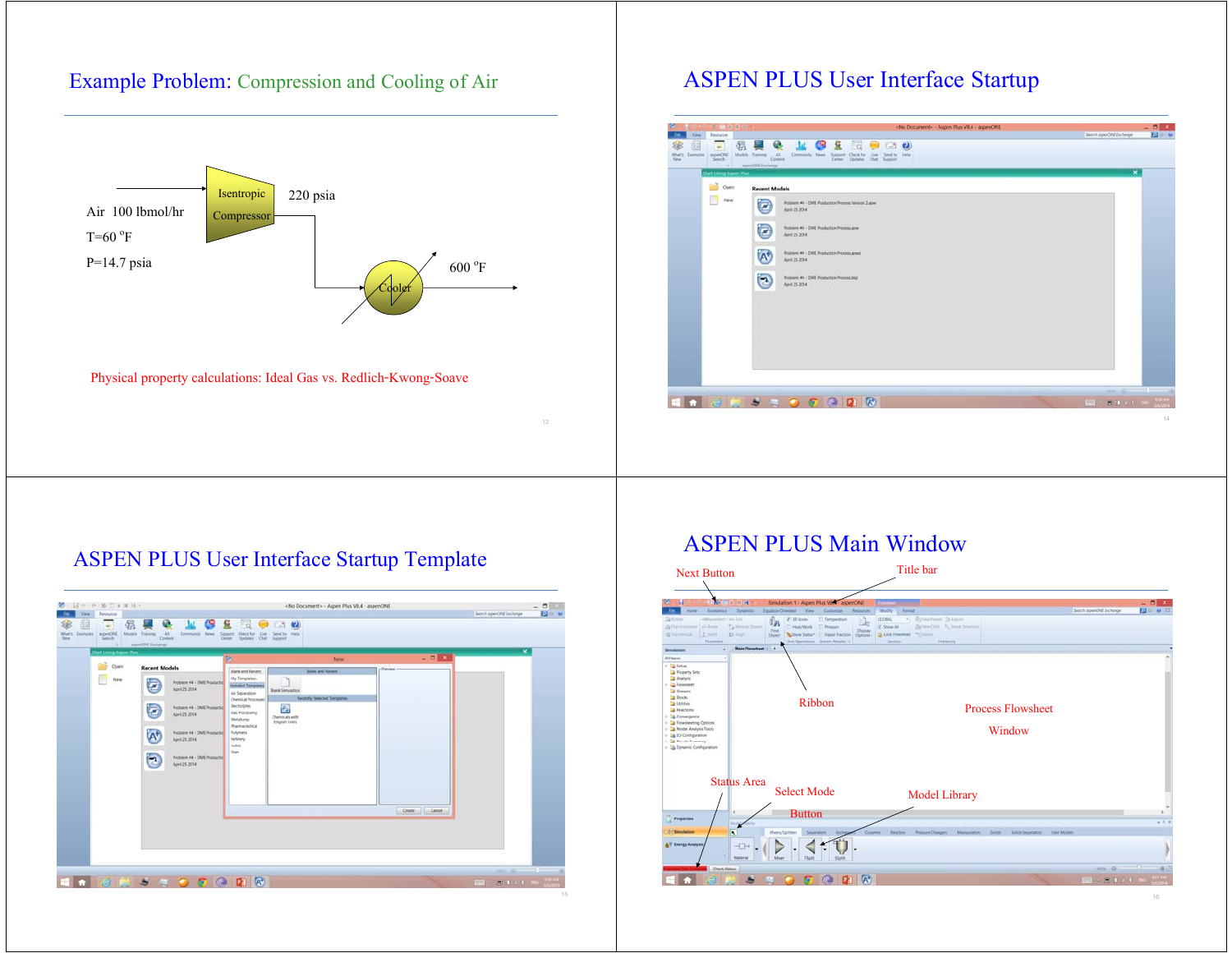# ASPEN PLUS Main Window (Cont'd)

| <b>Window Part</b> | Description                                                                                                                                                                                                              |
|--------------------|--------------------------------------------------------------------------------------------------------------------------------------------------------------------------------------------------------------------------|
| Title bar          | Horizontal bar at top of window that displays the Run ID. Simulation 1 is the<br>default ID until you give the run a new name.                                                                                           |
| Ribbon             | A new user interface command paradigm that contains major features of an<br>application.                                                                                                                                 |
| <b>Next Button</b> | Invokes the Aspen Plus expert system. Guides you through the steps required to<br>complete your simulation.                                                                                                              |
| <b>Status Area</b> | Displays status information about the current run.                                                                                                                                                                       |
| Scroll bars        | The vertical and horizontal bars, located on the right and bottom of the<br>Process Flowsheet Window. They are used to scroll through a<br>flowsheet or a list that is too large to be viewed on the screen all at once. |

### How to Use the Mouse Buttons in GUI

#### **Left Button:**

- 1. Select menu, command, option, or object
- 2. Place a block
- 3. Confirm an action
- 4. Unselect an object by clicking away from that object
- 5. Define area for zooming or resizing by click, drag, and release

of left button

#### Right Button:

- 1. Display popup menu
- 2. Cancel an action

#### How to Open, Save, and Exit a Run

 $\Box$  Click on the File Pulldown menu

Some Important Options:

| New  | $\Rightarrow$ Clears workspace and starts a new run |
|------|-----------------------------------------------------|
| Open | $\Rightarrow$ Opens an existing run                 |

- Save / Save As  $\Rightarrow$  Saves this run without exiting
- Print  $\Rightarrow$  Prints the active window
- $\text{Exit} \implies \text{Leaves} \text{ ASPEN} \text{ PLUS}$

#### Five Essential Elements in a Simulation Run

 $\Box$  The following 5 elements must always be specified in a simulation:

1. Setup - specifies basic information for a run, such as unit of measurements, run type, report options, etc.

2. Components - identifies all chemical species in the simulation

3. Physical Properties - specifies physical property methods and models to compute stream properties such as enthalpy, entropy, molar volume, temperature, etc.

4. Streams - specifies input for feed streams, such as temperature, pressure, composition, etc.

5. Blocks - specifies conditions or input for unit operation blocks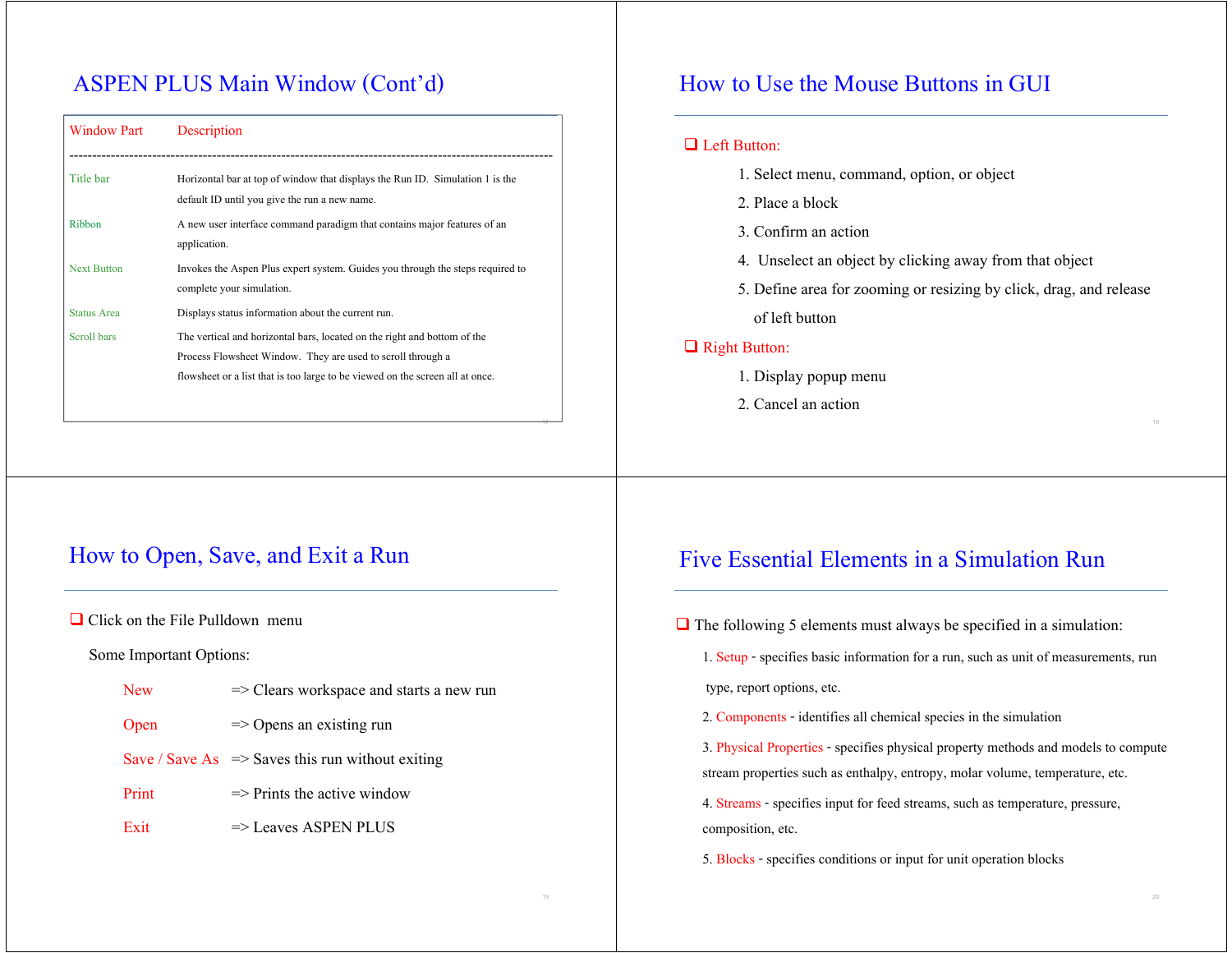# Five Essential Elements (Cont'd)



# Five Essential Elements (Cont'd)



#### Example Problem: Compression and Cooling of Air



# Air Compression Problem: Setup Sheet

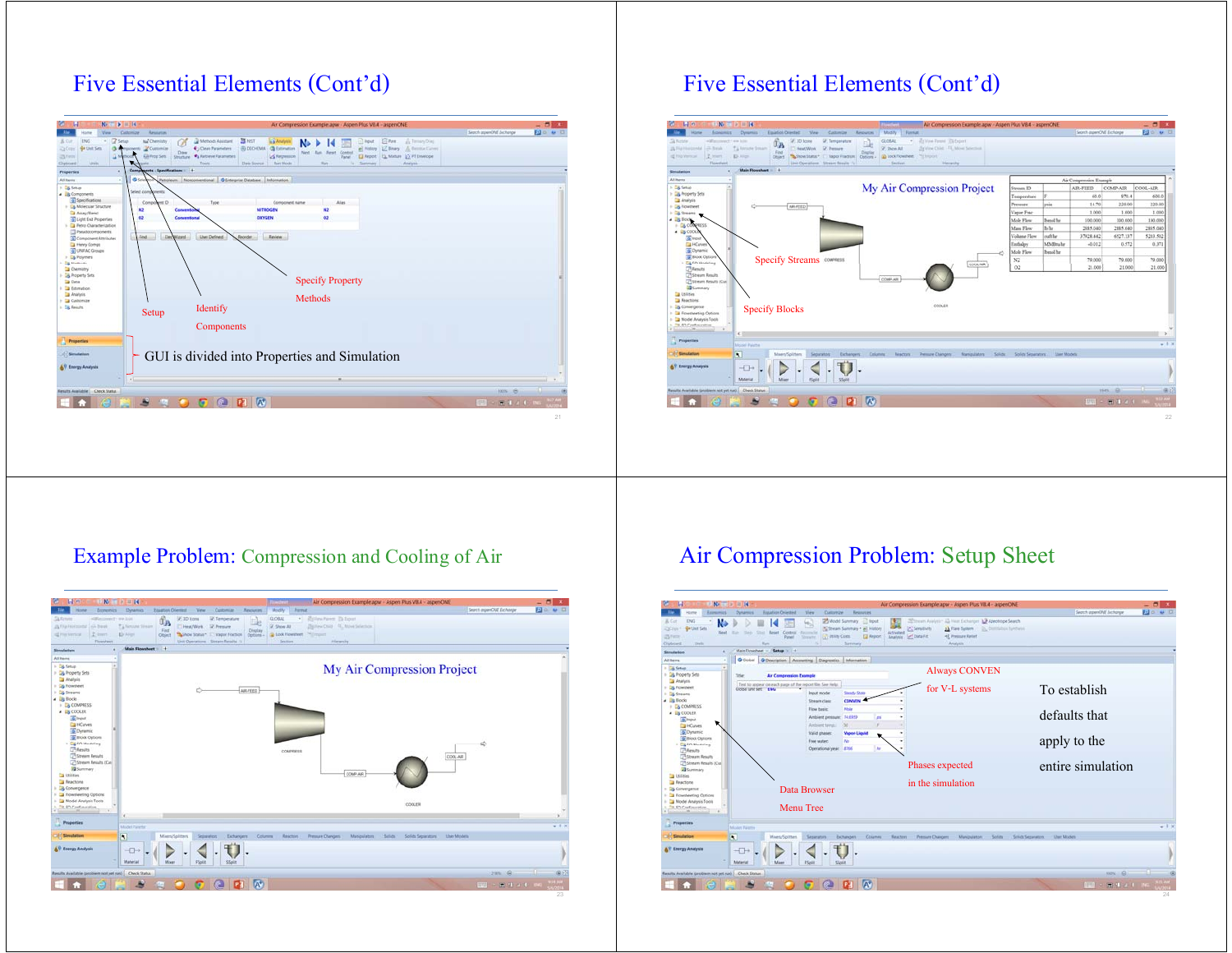## Setup Sheet (Cont'd)

#### **□** Report Options

- Used to customize how simulation results and reports should look
- For example, stream results can be customized to show mole fractions and mass fractions.
	- Streams can also be customized to include special properties, such as

viscosity, thermal conductivity, Reynolds numbers, etc.

# Setup Report Options Sheet for Streams



# Status Indicators for Forms and Sheets

| 郡<br>ø<br>$\ddot{\alpha}$<br>ă<br>710<br>Back:<br>Funnill Home<br>Post<br>Options<br><b>Status Indicators</b><br>Cornetts, Index (Search)<br>Type in the haygord to find:<br>Status indicators deplay the completion status for the entire simulation as well as for individual forms and sheets.<br>status, enforators<br>The status indicators appear:<br>Next to sheet names on the tabs of a form<br>٠<br>messages<br>As symbols representing forms in the navigation pane<br>٠<br>steady state results in Pressure F.<br>On the flowsheet (warning and error icons)<br>٠<br>about<br>. In the context menu when right-clicking a stream or block, next to the lagest and Results commands<br>property profiles<br>summary<br>This table shows the meaning of the symbols that appear:<br>steachy state whil operation mode<br>shout<br>On n(n)<br><b>Matana</b><br><b>This</b><br>detailed<br>Symbol<br>equilibrium searche<br>EO<br><b>Snjivit Form or</b><br>Required input complete, or visited and no data.<br>kinetic reactor<br>required."<br>abset.<br>reactor<br>回る<br><b>Shiput form on</b><br>Required input incomplete<br>steam tables<br>sheet<br>ы<br><b>Shpurt Form</b><br>No data entered<br>NOSN/AC<br>$\overline{a}$<br><b>Mixed form</b><br><b>Imput and results</b><br>property methods<br>ø<br>property models<br><b>Besults form</b><br>No results present (calculations have not been<br>STEAMPASS property traditof<br>man)<br>STEAM TA properly method<br>面<br><b>Results form</b><br>Assults available without firms or Warnings (OK)<br>step bound<br>step-growth polymerization<br>21<br><b>Results form or</b><br><b>Results available with Warnings PX</b><br>about.<br><b>Busistwet</b><br>accessing trodel<br>30<br><b>RAILING RANK OF</b><br>applications<br>Results available with Errors **<br>habit PET<br>Roughast<br><b>Dush in reaction leaking</b><br>э<br><b>Results form</b><br>Results inconsistent with current input (input)<br>continuous PET<br>changed).<br>functional geogra<br>No data entered<br><b><i>Sheuit Folder</i></b><br><b>Calla</b><br>model features<br>medal predictions<br><b>Sharuff</b> Fulder<br><b>CA HO</b><br>Request your incomplete<br>model sturture<br>DS RB<br><b>Tripiul Polities</b><br>Required input complete, or winited and no data<br>model-ganerated reactions<br>required *<br>nucleophilic reactions<br><b>Calle</b><br><b>Results Solder</b><br>No nesults present:<br>mylant<br><b>Bandra folder</b><br>以值<br>Results available - OK TT<br>oligomet fractionation<br>phase equilibria<br><b>Callie</b><br><b>Results folder</b><br>Results available with Warnings **<br>pickycadooniste<br><b>Taila</b><br><b>Results Auber</b><br>Results available with foreig **<br>polyester<br>血管<br><b>Results folder</b><br>Results inconsistent with current input (input)<br>polyester technology package<br>(changed)<br>procurates.<br>rate <i>Londario</i><br>Folder or form<br><b>Chiect deactivated</b><br>47.4<br>rate expression<br>* The required input complete icons (ii), g. [ig, and ig appear on some forms and folders in the navigation pane where no input is required as soon as you enter the form. You can restore these to the no data entered<br>reacting species<br>reaction kinetics<br>icons by right-clicking the icon and selecting Delete. In this case, the form or folder will not be deleted, but it will be restored to its original status in a blank simulation.<br>reaction stochaometry<br>** The OK, Warning, or Error status indicator ignores EO synchronization status when the Method is Sequential Modular. When it is Equation Oriented, an EO synchronization fallure is treated as an Error.<br>sner Pulset components<br>In addition to these symbols, if you place the mouse pointer over one of the forms or folders in the navigation pane, a toolto will appear showing the status in text. This status includes additional information which may<br>Disting | - 6 ×        |                                | <b>Aspen Plus Help</b> |  |  |  |
|---------------------------------------------------------------------------------------------------------------------------------------------------------------------------------------------------------------------------------------------------------------------------------------------------------------------------------------------------------------------------------------------------------------------------------------------------------------------------------------------------------------------------------------------------------------------------------------------------------------------------------------------------------------------------------------------------------------------------------------------------------------------------------------------------------------------------------------------------------------------------------------------------------------------------------------------------------------------------------------------------------------------------------------------------------------------------------------------------------------------------------------------------------------------------------------------------------------------------------------------------------------------------------------------------------------------------------------------------------------------------------------------------------------------------------------------------------------------------------------------------------------------------------------------------------------------------------------------------------------------------------------------------------------------------------------------------------------------------------------------------------------------------------------------------------------------------------------------------------------------------------------------------------------------------------------------------------------------------------------------------------------------------------------------------------------------------------------------------------------------------------------------------------------------------------------------------------------------------------------------------------------------------------------------------------------------------------------------------------------------------------------------------------------------------------------------------------------------------------------------------------------------------------------------------------------------------------------------------------------------------------------------------------------------------------------------------------------------------------------------------------------------------------------------------------------------------------------------------------------------------------------------------------------------------------------------------------------------------------------------------------------------------------------------------------------------------------------------------------------------------------------------------------------------------------------------------------------------------------------------------------------------------------------------------------------------------------------------------------------------------------------------------------------------------------------------------------------------------------------------------------------------------------------------------------------------------------------------------------------------------------------------------------------------------------------------------------------------------------------------------------------------------------------------------------------------------------------------------------------------------------------------------------------------------------------------------------------------------------------------------|--------------|--------------------------------|------------------------|--|--|--|
|                                                                                                                                                                                                                                                                                                                                                                                                                                                                                                                                                                                                                                                                                                                                                                                                                                                                                                                                                                                                                                                                                                                                                                                                                                                                                                                                                                                                                                                                                                                                                                                                                                                                                                                                                                                                                                                                                                                                                                                                                                                                                                                                                                                                                                                                                                                                                                                                                                                                                                                                                                                                                                                                                                                                                                                                                                                                                                                                                                                                                                                                                                                                                                                                                                                                                                                                                                                                                                                                                                                                                                                                                                                                                                                                                                                                                                                                                                                                                                                                   |              |                                |                        |  |  |  |
|                                                                                                                                                                                                                                                                                                                                                                                                                                                                                                                                                                                                                                                                                                                                                                                                                                                                                                                                                                                                                                                                                                                                                                                                                                                                                                                                                                                                                                                                                                                                                                                                                                                                                                                                                                                                                                                                                                                                                                                                                                                                                                                                                                                                                                                                                                                                                                                                                                                                                                                                                                                                                                                                                                                                                                                                                                                                                                                                                                                                                                                                                                                                                                                                                                                                                                                                                                                                                                                                                                                                                                                                                                                                                                                                                                                                                                                                                                                                                                                                   |              |                                |                        |  |  |  |
|                                                                                                                                                                                                                                                                                                                                                                                                                                                                                                                                                                                                                                                                                                                                                                                                                                                                                                                                                                                                                                                                                                                                                                                                                                                                                                                                                                                                                                                                                                                                                                                                                                                                                                                                                                                                                                                                                                                                                                                                                                                                                                                                                                                                                                                                                                                                                                                                                                                                                                                                                                                                                                                                                                                                                                                                                                                                                                                                                                                                                                                                                                                                                                                                                                                                                                                                                                                                                                                                                                                                                                                                                                                                                                                                                                                                                                                                                                                                                                                                   |              |                                |                        |  |  |  |
|                                                                                                                                                                                                                                                                                                                                                                                                                                                                                                                                                                                                                                                                                                                                                                                                                                                                                                                                                                                                                                                                                                                                                                                                                                                                                                                                                                                                                                                                                                                                                                                                                                                                                                                                                                                                                                                                                                                                                                                                                                                                                                                                                                                                                                                                                                                                                                                                                                                                                                                                                                                                                                                                                                                                                                                                                                                                                                                                                                                                                                                                                                                                                                                                                                                                                                                                                                                                                                                                                                                                                                                                                                                                                                                                                                                                                                                                                                                                                                                                   |              |                                |                        |  |  |  |
|                                                                                                                                                                                                                                                                                                                                                                                                                                                                                                                                                                                                                                                                                                                                                                                                                                                                                                                                                                                                                                                                                                                                                                                                                                                                                                                                                                                                                                                                                                                                                                                                                                                                                                                                                                                                                                                                                                                                                                                                                                                                                                                                                                                                                                                                                                                                                                                                                                                                                                                                                                                                                                                                                                                                                                                                                                                                                                                                                                                                                                                                                                                                                                                                                                                                                                                                                                                                                                                                                                                                                                                                                                                                                                                                                                                                                                                                                                                                                                                                   |              |                                |                        |  |  |  |
|                                                                                                                                                                                                                                                                                                                                                                                                                                                                                                                                                                                                                                                                                                                                                                                                                                                                                                                                                                                                                                                                                                                                                                                                                                                                                                                                                                                                                                                                                                                                                                                                                                                                                                                                                                                                                                                                                                                                                                                                                                                                                                                                                                                                                                                                                                                                                                                                                                                                                                                                                                                                                                                                                                                                                                                                                                                                                                                                                                                                                                                                                                                                                                                                                                                                                                                                                                                                                                                                                                                                                                                                                                                                                                                                                                                                                                                                                                                                                                                                   |              |                                |                        |  |  |  |
|                                                                                                                                                                                                                                                                                                                                                                                                                                                                                                                                                                                                                                                                                                                                                                                                                                                                                                                                                                                                                                                                                                                                                                                                                                                                                                                                                                                                                                                                                                                                                                                                                                                                                                                                                                                                                                                                                                                                                                                                                                                                                                                                                                                                                                                                                                                                                                                                                                                                                                                                                                                                                                                                                                                                                                                                                                                                                                                                                                                                                                                                                                                                                                                                                                                                                                                                                                                                                                                                                                                                                                                                                                                                                                                                                                                                                                                                                                                                                                                                   |              |                                |                        |  |  |  |
|                                                                                                                                                                                                                                                                                                                                                                                                                                                                                                                                                                                                                                                                                                                                                                                                                                                                                                                                                                                                                                                                                                                                                                                                                                                                                                                                                                                                                                                                                                                                                                                                                                                                                                                                                                                                                                                                                                                                                                                                                                                                                                                                                                                                                                                                                                                                                                                                                                                                                                                                                                                                                                                                                                                                                                                                                                                                                                                                                                                                                                                                                                                                                                                                                                                                                                                                                                                                                                                                                                                                                                                                                                                                                                                                                                                                                                                                                                                                                                                                   |              |                                |                        |  |  |  |
|                                                                                                                                                                                                                                                                                                                                                                                                                                                                                                                                                                                                                                                                                                                                                                                                                                                                                                                                                                                                                                                                                                                                                                                                                                                                                                                                                                                                                                                                                                                                                                                                                                                                                                                                                                                                                                                                                                                                                                                                                                                                                                                                                                                                                                                                                                                                                                                                                                                                                                                                                                                                                                                                                                                                                                                                                                                                                                                                                                                                                                                                                                                                                                                                                                                                                                                                                                                                                                                                                                                                                                                                                                                                                                                                                                                                                                                                                                                                                                                                   |              |                                |                        |  |  |  |
|                                                                                                                                                                                                                                                                                                                                                                                                                                                                                                                                                                                                                                                                                                                                                                                                                                                                                                                                                                                                                                                                                                                                                                                                                                                                                                                                                                                                                                                                                                                                                                                                                                                                                                                                                                                                                                                                                                                                                                                                                                                                                                                                                                                                                                                                                                                                                                                                                                                                                                                                                                                                                                                                                                                                                                                                                                                                                                                                                                                                                                                                                                                                                                                                                                                                                                                                                                                                                                                                                                                                                                                                                                                                                                                                                                                                                                                                                                                                                                                                   |              |                                |                        |  |  |  |
|                                                                                                                                                                                                                                                                                                                                                                                                                                                                                                                                                                                                                                                                                                                                                                                                                                                                                                                                                                                                                                                                                                                                                                                                                                                                                                                                                                                                                                                                                                                                                                                                                                                                                                                                                                                                                                                                                                                                                                                                                                                                                                                                                                                                                                                                                                                                                                                                                                                                                                                                                                                                                                                                                                                                                                                                                                                                                                                                                                                                                                                                                                                                                                                                                                                                                                                                                                                                                                                                                                                                                                                                                                                                                                                                                                                                                                                                                                                                                                                                   |              |                                |                        |  |  |  |
|                                                                                                                                                                                                                                                                                                                                                                                                                                                                                                                                                                                                                                                                                                                                                                                                                                                                                                                                                                                                                                                                                                                                                                                                                                                                                                                                                                                                                                                                                                                                                                                                                                                                                                                                                                                                                                                                                                                                                                                                                                                                                                                                                                                                                                                                                                                                                                                                                                                                                                                                                                                                                                                                                                                                                                                                                                                                                                                                                                                                                                                                                                                                                                                                                                                                                                                                                                                                                                                                                                                                                                                                                                                                                                                                                                                                                                                                                                                                                                                                   |              |                                |                        |  |  |  |
|                                                                                                                                                                                                                                                                                                                                                                                                                                                                                                                                                                                                                                                                                                                                                                                                                                                                                                                                                                                                                                                                                                                                                                                                                                                                                                                                                                                                                                                                                                                                                                                                                                                                                                                                                                                                                                                                                                                                                                                                                                                                                                                                                                                                                                                                                                                                                                                                                                                                                                                                                                                                                                                                                                                                                                                                                                                                                                                                                                                                                                                                                                                                                                                                                                                                                                                                                                                                                                                                                                                                                                                                                                                                                                                                                                                                                                                                                                                                                                                                   |              |                                |                        |  |  |  |
|                                                                                                                                                                                                                                                                                                                                                                                                                                                                                                                                                                                                                                                                                                                                                                                                                                                                                                                                                                                                                                                                                                                                                                                                                                                                                                                                                                                                                                                                                                                                                                                                                                                                                                                                                                                                                                                                                                                                                                                                                                                                                                                                                                                                                                                                                                                                                                                                                                                                                                                                                                                                                                                                                                                                                                                                                                                                                                                                                                                                                                                                                                                                                                                                                                                                                                                                                                                                                                                                                                                                                                                                                                                                                                                                                                                                                                                                                                                                                                                                   |              |                                |                        |  |  |  |
|                                                                                                                                                                                                                                                                                                                                                                                                                                                                                                                                                                                                                                                                                                                                                                                                                                                                                                                                                                                                                                                                                                                                                                                                                                                                                                                                                                                                                                                                                                                                                                                                                                                                                                                                                                                                                                                                                                                                                                                                                                                                                                                                                                                                                                                                                                                                                                                                                                                                                                                                                                                                                                                                                                                                                                                                                                                                                                                                                                                                                                                                                                                                                                                                                                                                                                                                                                                                                                                                                                                                                                                                                                                                                                                                                                                                                                                                                                                                                                                                   |              |                                |                        |  |  |  |
|                                                                                                                                                                                                                                                                                                                                                                                                                                                                                                                                                                                                                                                                                                                                                                                                                                                                                                                                                                                                                                                                                                                                                                                                                                                                                                                                                                                                                                                                                                                                                                                                                                                                                                                                                                                                                                                                                                                                                                                                                                                                                                                                                                                                                                                                                                                                                                                                                                                                                                                                                                                                                                                                                                                                                                                                                                                                                                                                                                                                                                                                                                                                                                                                                                                                                                                                                                                                                                                                                                                                                                                                                                                                                                                                                                                                                                                                                                                                                                                                   |              |                                |                        |  |  |  |
|                                                                                                                                                                                                                                                                                                                                                                                                                                                                                                                                                                                                                                                                                                                                                                                                                                                                                                                                                                                                                                                                                                                                                                                                                                                                                                                                                                                                                                                                                                                                                                                                                                                                                                                                                                                                                                                                                                                                                                                                                                                                                                                                                                                                                                                                                                                                                                                                                                                                                                                                                                                                                                                                                                                                                                                                                                                                                                                                                                                                                                                                                                                                                                                                                                                                                                                                                                                                                                                                                                                                                                                                                                                                                                                                                                                                                                                                                                                                                                                                   |              |                                |                        |  |  |  |
|                                                                                                                                                                                                                                                                                                                                                                                                                                                                                                                                                                                                                                                                                                                                                                                                                                                                                                                                                                                                                                                                                                                                                                                                                                                                                                                                                                                                                                                                                                                                                                                                                                                                                                                                                                                                                                                                                                                                                                                                                                                                                                                                                                                                                                                                                                                                                                                                                                                                                                                                                                                                                                                                                                                                                                                                                                                                                                                                                                                                                                                                                                                                                                                                                                                                                                                                                                                                                                                                                                                                                                                                                                                                                                                                                                                                                                                                                                                                                                                                   |              |                                |                        |  |  |  |
|                                                                                                                                                                                                                                                                                                                                                                                                                                                                                                                                                                                                                                                                                                                                                                                                                                                                                                                                                                                                                                                                                                                                                                                                                                                                                                                                                                                                                                                                                                                                                                                                                                                                                                                                                                                                                                                                                                                                                                                                                                                                                                                                                                                                                                                                                                                                                                                                                                                                                                                                                                                                                                                                                                                                                                                                                                                                                                                                                                                                                                                                                                                                                                                                                                                                                                                                                                                                                                                                                                                                                                                                                                                                                                                                                                                                                                                                                                                                                                                                   |              |                                |                        |  |  |  |
|                                                                                                                                                                                                                                                                                                                                                                                                                                                                                                                                                                                                                                                                                                                                                                                                                                                                                                                                                                                                                                                                                                                                                                                                                                                                                                                                                                                                                                                                                                                                                                                                                                                                                                                                                                                                                                                                                                                                                                                                                                                                                                                                                                                                                                                                                                                                                                                                                                                                                                                                                                                                                                                                                                                                                                                                                                                                                                                                                                                                                                                                                                                                                                                                                                                                                                                                                                                                                                                                                                                                                                                                                                                                                                                                                                                                                                                                                                                                                                                                   |              |                                |                        |  |  |  |
|                                                                                                                                                                                                                                                                                                                                                                                                                                                                                                                                                                                                                                                                                                                                                                                                                                                                                                                                                                                                                                                                                                                                                                                                                                                                                                                                                                                                                                                                                                                                                                                                                                                                                                                                                                                                                                                                                                                                                                                                                                                                                                                                                                                                                                                                                                                                                                                                                                                                                                                                                                                                                                                                                                                                                                                                                                                                                                                                                                                                                                                                                                                                                                                                                                                                                                                                                                                                                                                                                                                                                                                                                                                                                                                                                                                                                                                                                                                                                                                                   |              |                                |                        |  |  |  |
|                                                                                                                                                                                                                                                                                                                                                                                                                                                                                                                                                                                                                                                                                                                                                                                                                                                                                                                                                                                                                                                                                                                                                                                                                                                                                                                                                                                                                                                                                                                                                                                                                                                                                                                                                                                                                                                                                                                                                                                                                                                                                                                                                                                                                                                                                                                                                                                                                                                                                                                                                                                                                                                                                                                                                                                                                                                                                                                                                                                                                                                                                                                                                                                                                                                                                                                                                                                                                                                                                                                                                                                                                                                                                                                                                                                                                                                                                                                                                                                                   |              |                                |                        |  |  |  |
|                                                                                                                                                                                                                                                                                                                                                                                                                                                                                                                                                                                                                                                                                                                                                                                                                                                                                                                                                                                                                                                                                                                                                                                                                                                                                                                                                                                                                                                                                                                                                                                                                                                                                                                                                                                                                                                                                                                                                                                                                                                                                                                                                                                                                                                                                                                                                                                                                                                                                                                                                                                                                                                                                                                                                                                                                                                                                                                                                                                                                                                                                                                                                                                                                                                                                                                                                                                                                                                                                                                                                                                                                                                                                                                                                                                                                                                                                                                                                                                                   |              |                                |                        |  |  |  |
|                                                                                                                                                                                                                                                                                                                                                                                                                                                                                                                                                                                                                                                                                                                                                                                                                                                                                                                                                                                                                                                                                                                                                                                                                                                                                                                                                                                                                                                                                                                                                                                                                                                                                                                                                                                                                                                                                                                                                                                                                                                                                                                                                                                                                                                                                                                                                                                                                                                                                                                                                                                                                                                                                                                                                                                                                                                                                                                                                                                                                                                                                                                                                                                                                                                                                                                                                                                                                                                                                                                                                                                                                                                                                                                                                                                                                                                                                                                                                                                                   |              |                                |                        |  |  |  |
|                                                                                                                                                                                                                                                                                                                                                                                                                                                                                                                                                                                                                                                                                                                                                                                                                                                                                                                                                                                                                                                                                                                                                                                                                                                                                                                                                                                                                                                                                                                                                                                                                                                                                                                                                                                                                                                                                                                                                                                                                                                                                                                                                                                                                                                                                                                                                                                                                                                                                                                                                                                                                                                                                                                                                                                                                                                                                                                                                                                                                                                                                                                                                                                                                                                                                                                                                                                                                                                                                                                                                                                                                                                                                                                                                                                                                                                                                                                                                                                                   |              |                                |                        |  |  |  |
|                                                                                                                                                                                                                                                                                                                                                                                                                                                                                                                                                                                                                                                                                                                                                                                                                                                                                                                                                                                                                                                                                                                                                                                                                                                                                                                                                                                                                                                                                                                                                                                                                                                                                                                                                                                                                                                                                                                                                                                                                                                                                                                                                                                                                                                                                                                                                                                                                                                                                                                                                                                                                                                                                                                                                                                                                                                                                                                                                                                                                                                                                                                                                                                                                                                                                                                                                                                                                                                                                                                                                                                                                                                                                                                                                                                                                                                                                                                                                                                                   |              |                                |                        |  |  |  |
|                                                                                                                                                                                                                                                                                                                                                                                                                                                                                                                                                                                                                                                                                                                                                                                                                                                                                                                                                                                                                                                                                                                                                                                                                                                                                                                                                                                                                                                                                                                                                                                                                                                                                                                                                                                                                                                                                                                                                                                                                                                                                                                                                                                                                                                                                                                                                                                                                                                                                                                                                                                                                                                                                                                                                                                                                                                                                                                                                                                                                                                                                                                                                                                                                                                                                                                                                                                                                                                                                                                                                                                                                                                                                                                                                                                                                                                                                                                                                                                                   |              |                                |                        |  |  |  |
|                                                                                                                                                                                                                                                                                                                                                                                                                                                                                                                                                                                                                                                                                                                                                                                                                                                                                                                                                                                                                                                                                                                                                                                                                                                                                                                                                                                                                                                                                                                                                                                                                                                                                                                                                                                                                                                                                                                                                                                                                                                                                                                                                                                                                                                                                                                                                                                                                                                                                                                                                                                                                                                                                                                                                                                                                                                                                                                                                                                                                                                                                                                                                                                                                                                                                                                                                                                                                                                                                                                                                                                                                                                                                                                                                                                                                                                                                                                                                                                                   |              |                                |                        |  |  |  |
|                                                                                                                                                                                                                                                                                                                                                                                                                                                                                                                                                                                                                                                                                                                                                                                                                                                                                                                                                                                                                                                                                                                                                                                                                                                                                                                                                                                                                                                                                                                                                                                                                                                                                                                                                                                                                                                                                                                                                                                                                                                                                                                                                                                                                                                                                                                                                                                                                                                                                                                                                                                                                                                                                                                                                                                                                                                                                                                                                                                                                                                                                                                                                                                                                                                                                                                                                                                                                                                                                                                                                                                                                                                                                                                                                                                                                                                                                                                                                                                                   |              |                                |                        |  |  |  |
|                                                                                                                                                                                                                                                                                                                                                                                                                                                                                                                                                                                                                                                                                                                                                                                                                                                                                                                                                                                                                                                                                                                                                                                                                                                                                                                                                                                                                                                                                                                                                                                                                                                                                                                                                                                                                                                                                                                                                                                                                                                                                                                                                                                                                                                                                                                                                                                                                                                                                                                                                                                                                                                                                                                                                                                                                                                                                                                                                                                                                                                                                                                                                                                                                                                                                                                                                                                                                                                                                                                                                                                                                                                                                                                                                                                                                                                                                                                                                                                                   |              |                                |                        |  |  |  |
|                                                                                                                                                                                                                                                                                                                                                                                                                                                                                                                                                                                                                                                                                                                                                                                                                                                                                                                                                                                                                                                                                                                                                                                                                                                                                                                                                                                                                                                                                                                                                                                                                                                                                                                                                                                                                                                                                                                                                                                                                                                                                                                                                                                                                                                                                                                                                                                                                                                                                                                                                                                                                                                                                                                                                                                                                                                                                                                                                                                                                                                                                                                                                                                                                                                                                                                                                                                                                                                                                                                                                                                                                                                                                                                                                                                                                                                                                                                                                                                                   |              |                                |                        |  |  |  |
|                                                                                                                                                                                                                                                                                                                                                                                                                                                                                                                                                                                                                                                                                                                                                                                                                                                                                                                                                                                                                                                                                                                                                                                                                                                                                                                                                                                                                                                                                                                                                                                                                                                                                                                                                                                                                                                                                                                                                                                                                                                                                                                                                                                                                                                                                                                                                                                                                                                                                                                                                                                                                                                                                                                                                                                                                                                                                                                                                                                                                                                                                                                                                                                                                                                                                                                                                                                                                                                                                                                                                                                                                                                                                                                                                                                                                                                                                                                                                                                                   |              |                                |                        |  |  |  |
|                                                                                                                                                                                                                                                                                                                                                                                                                                                                                                                                                                                                                                                                                                                                                                                                                                                                                                                                                                                                                                                                                                                                                                                                                                                                                                                                                                                                                                                                                                                                                                                                                                                                                                                                                                                                                                                                                                                                                                                                                                                                                                                                                                                                                                                                                                                                                                                                                                                                                                                                                                                                                                                                                                                                                                                                                                                                                                                                                                                                                                                                                                                                                                                                                                                                                                                                                                                                                                                                                                                                                                                                                                                                                                                                                                                                                                                                                                                                                                                                   |              |                                |                        |  |  |  |
| e                                                                                                                                                                                                                                                                                                                                                                                                                                                                                                                                                                                                                                                                                                                                                                                                                                                                                                                                                                                                                                                                                                                                                                                                                                                                                                                                                                                                                                                                                                                                                                                                                                                                                                                                                                                                                                                                                                                                                                                                                                                                                                                                                                                                                                                                                                                                                                                                                                                                                                                                                                                                                                                                                                                                                                                                                                                                                                                                                                                                                                                                                                                                                                                                                                                                                                                                                                                                                                                                                                                                                                                                                                                                                                                                                                                                                                                                                                                                                                                                 | $\mathbf{v}$ |                                |                        |  |  |  |
|                                                                                                                                                                                                                                                                                                                                                                                                                                                                                                                                                                                                                                                                                                                                                                                                                                                                                                                                                                                                                                                                                                                                                                                                                                                                                                                                                                                                                                                                                                                                                                                                                                                                                                                                                                                                                                                                                                                                                                                                                                                                                                                                                                                                                                                                                                                                                                                                                                                                                                                                                                                                                                                                                                                                                                                                                                                                                                                                                                                                                                                                                                                                                                                                                                                                                                                                                                                                                                                                                                                                                                                                                                                                                                                                                                                                                                                                                                                                                                                                   |              |                                |                        |  |  |  |
|                                                                                                                                                                                                                                                                                                                                                                                                                                                                                                                                                                                                                                                                                                                                                                                                                                                                                                                                                                                                                                                                                                                                                                                                                                                                                                                                                                                                                                                                                                                                                                                                                                                                                                                                                                                                                                                                                                                                                                                                                                                                                                                                                                                                                                                                                                                                                                                                                                                                                                                                                                                                                                                                                                                                                                                                                                                                                                                                                                                                                                                                                                                                                                                                                                                                                                                                                                                                                                                                                                                                                                                                                                                                                                                                                                                                                                                                                                                                                                                                   |              | <b>SWEET AND REPORT OF THE</b> |                        |  |  |  |

# Components Specifications Sheet

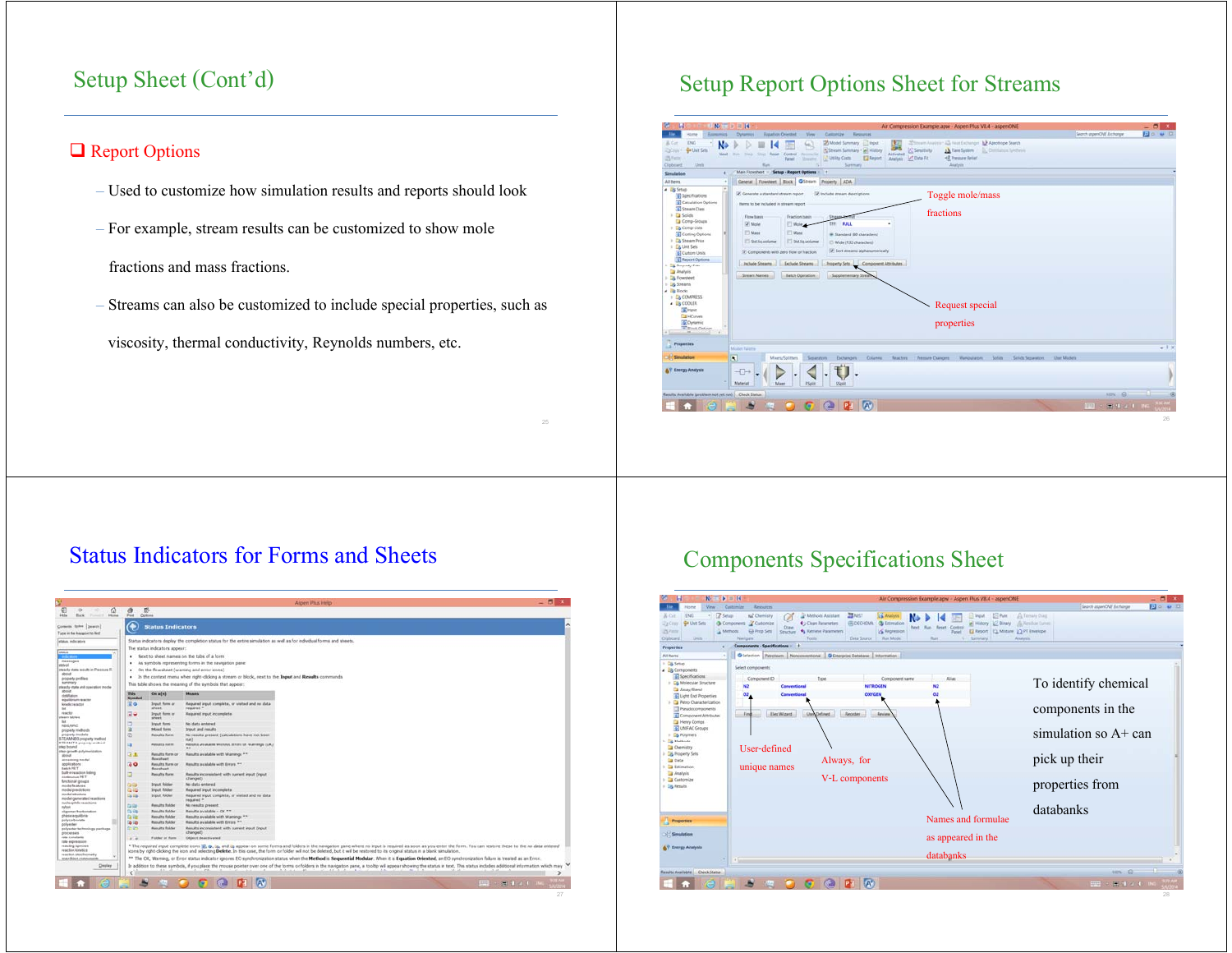# Properties Specifications Sheet



### Properties Specifications Sheet (Cont'd)

- An ASPEN PLUS property method contains equations and correlations
	- to calculate the following:
	- Enthalpy, entropy, fugacities, molar volume, transport properties (e.g. surface tension, viscosity), etc.
	- Used for mass and energy calculations
- $\Box$  For each simulation run, you must:
	- Select a primary property method (e.g. IDEAL)
	- Identify any components to be treated as Henry's components for certain class of property methods (Henry's components are light gases which are dissolved in the liquid phase.)

#### Feed Stream Specifications

Used to specify the thermodynamic and flow conditions of a feed stream

#### $\Box$  For conventional components (i.e. vapor-liquid):

The Substream name is always MIXED.

#### $\Box$  Specifying the state variables (stream condition):

- Temperature, Pressure, and Vapor Fraction
- Pick a combination of 2 state variables out of 3
- $-V$ apor Fraction = 1 ---> saturated vapor (vapor at its dew point)
- $-V$ apor Fraction = 0 ---> saturated liquid (liquid at its bubble point)
- $-0 <$  Vapor Fraction  $< 1$  ---> mixed phase or two-phase stream

## Feed Stream Specifications (Cont'd)

#### $\Box$  Two options to enter feed flow rates

1. Specify the total flow and the composition (e.g. mole fractions, mass

fractions)

2. Specify individual component flow rates.

#### $\square$  Several basis for Total Flow:

- Mass, Mole, Volume, and Standard Liquid Volume (STDVOL)
- Standard liquid volume is defined at  $60^{\circ}$ F and 1 atmosphere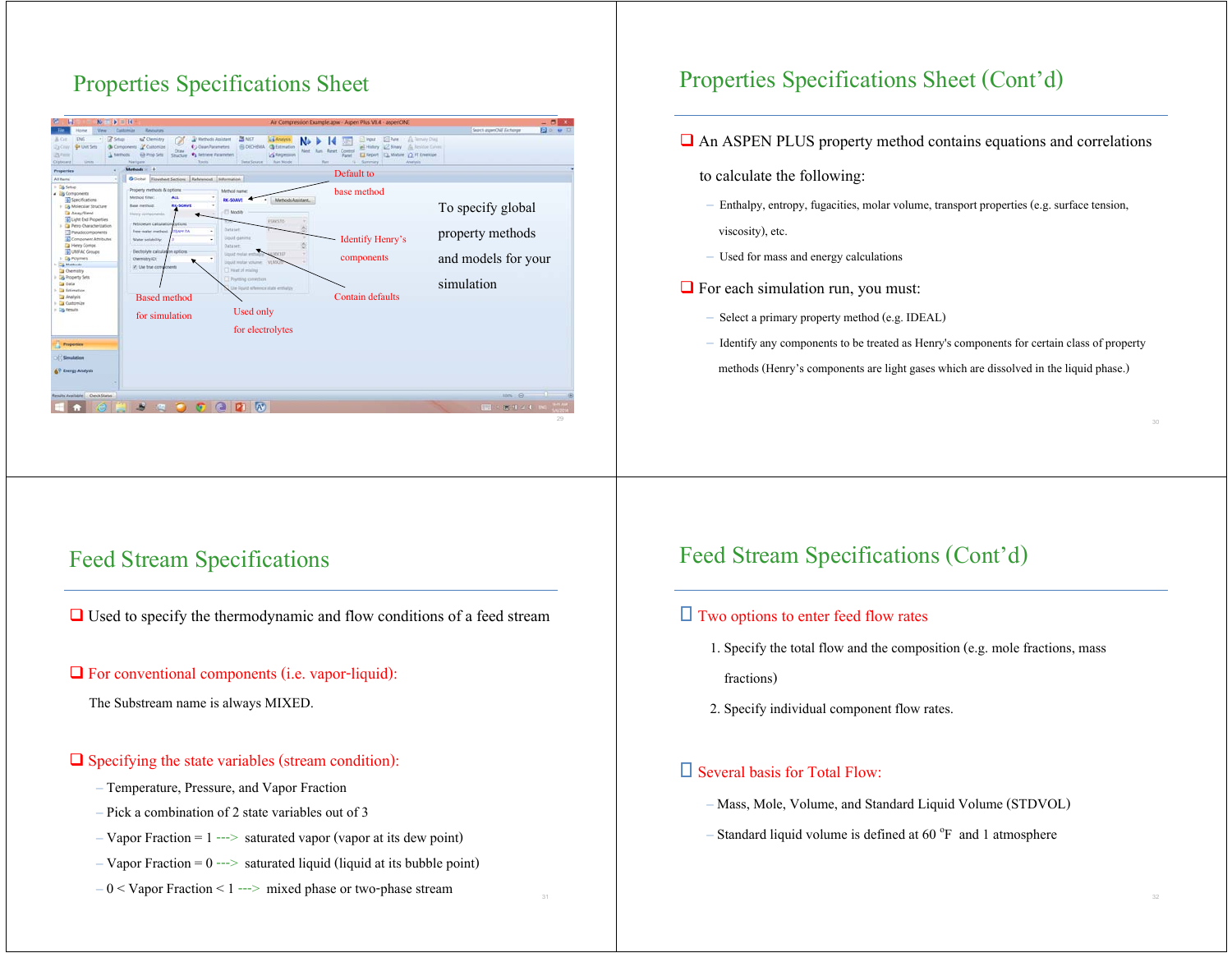# Feed Stream Specifications (Cont'd)

- □ Flash Options Sheet (Optional)
	- $-$  Specify the maximum number of iterations for flash calculations (default = 30)
	- Specify error tolerance => relative error: how tightly the flash calculations should be converged
	- $(default = 0.0001)$
	- Specify valid phases => expected phases in the feed



### Feed Stream Specifications - Total Flow Option



#### Feed Stream Specifications - Component Flow Option

| <b>Tile</b><br><b>Home</b>                                                                                                                  | 2.14                                                                       | Equation Oriented<br>View                                                               |                       | Customize Resources                                                                      |                                         | Air Compression Example.apw - Aspen Plus V8.4 - aspenONE                                                                     |                                          | Search aspenONE Exchange | $- 08$<br>四〇セロ |
|---------------------------------------------------------------------------------------------------------------------------------------------|----------------------------------------------------------------------------|-----------------------------------------------------------------------------------------|-----------------------|------------------------------------------------------------------------------------------|-----------------------------------------|------------------------------------------------------------------------------------------------------------------------------|------------------------------------------|--------------------------|----------------|
| <b>Economics</b><br>& Cit.<br><b>ENG</b><br>N<br>gle Unit Sett<br><b>ZaCide</b><br>Next Run<br><b>25 Partie</b><br><b>Units</b><br>Olphoura | Dynamics<br>State<br>Flure.                                                | M <sub>2</sub><br>Since Reset Control<br><b>Recorded M</b><br><b>Panel</b><br>Designed. | <b>In Unity Costs</b> | 25 Model Summary   Input<br>3 Stream Summary . W. History<br><b>El Report</b><br>Summary | n<br>Artivated<br>Analysis Let Data Fit | Stream Analysis" (2) Heal Exchanger: NJ Azecbope Search<br>S Senitivity<br>J. Fiate System<br><2 Pressure Relief<br>Analysis | <b>B. Destator Synthesis</b>             |                          |                |
| Simulation                                                                                                                                  | Main Flowsteet :   Setup - Report Options :                                |                                                                                         |                       | AIR-FEED OMATERIAL)                                                                      |                                         |                                                                                                                              |                                          |                          |                |
| All hems                                                                                                                                    | O Mixed C Solid NC Solid Hain Options   Co Options   Costing   Information |                                                                                         |                       |                                                                                          |                                         |                                                                                                                              |                                          |                          |                |
| $\triangle$ $\triangle$ Setup<br><b>B</b> Specifications                                                                                    | - Specifications                                                           |                                                                                         |                       |                                                                                          |                                         |                                                                                                                              |                                          |                          |                |
| <b>B</b> Calculation Clotions                                                                                                               | <b>Flash Type:</b>                                                         | Temperature                                                                             | · Pressure            | ٠                                                                                        | Composition                             |                                                                                                                              |                                          |                          |                |
| <b>G</b> : Stream Clars<br>+ Ela Solida                                                                                                     | State variables                                                            |                                                                                         |                       |                                                                                          | <b>Mole-Flow</b>                        | <b>Henal/he</b>                                                                                                              |                                          |                          |                |
| Comp-Groups                                                                                                                                 | Temperature:                                                               | 60                                                                                      | ×                     | ٠                                                                                        | Component                               | <b>Value</b>                                                                                                                 |                                          |                          |                |
| I G Comp-Lists                                                                                                                              | <b>Pressure:</b>                                                           | 14.7                                                                                    | psis                  | ٠                                                                                        | laz                                     | T3                                                                                                                           |                                          |                          |                |
| Costing Options<br>1 Co Stream Price                                                                                                        | Vapor fraction:                                                            |                                                                                         |                       |                                                                                          | cz.                                     | 21                                                                                                                           |                                          |                          |                |
| + Da Unit Sets                                                                                                                              | Total flow basic                                                           | Mole                                                                                    | ٠                     |                                                                                          |                                         |                                                                                                                              |                                          |                          |                |
| Gustom Units                                                                                                                                | Total flow rate:                                                           |                                                                                         | <b>Band</b> (fur      | ٠                                                                                        |                                         |                                                                                                                              |                                          |                          |                |
| <b>G</b> Report Options<br>1 B Property Sets                                                                                                |                                                                            |                                                                                         |                       |                                                                                          |                                         | Total: 100                                                                                                                   |                                          |                          |                |
| Analysis                                                                                                                                    | Scheen                                                                     |                                                                                         |                       | ×                                                                                        |                                         |                                                                                                                              |                                          |                          |                |
| <b>Dig Flowsheet</b>                                                                                                                        | (w) Automobile proposalized                                                |                                                                                         |                       |                                                                                          |                                         |                                                                                                                              | Specify individual                       |                          |                |
| 4 Lig Streams                                                                                                                               | v / Component Attributes                                                   |                                                                                         |                       |                                                                                          |                                         |                                                                                                                              |                                          |                          |                |
| a) Input                                                                                                                                    |                                                                            |                                                                                         |                       |                                                                                          |                                         |                                                                                                                              | component flows                          |                          |                |
| <b>CA Results</b>                                                                                                                           | $\leftarrow$ <i>Particle line Distribution</i>                             |                                                                                         |                       |                                                                                          |                                         |                                                                                                                              |                                          |                          |                |
| <b>ED</b> ED Variables<br>Stream Results (Can                                                                                               |                                                                            |                                                                                         |                       |                                                                                          |                                         |                                                                                                                              |                                          |                          |                |
| $+$ $-$ COMP-AR                                                                                                                             |                                                                            |                                                                                         |                       |                                                                                          |                                         |                                                                                                                              |                                          |                          |                |
| $rac{m}{n}$ cross and<br>$\rightarrow$                                                                                                      |                                                                            |                                                                                         |                       |                                                                                          |                                         |                                                                                                                              |                                          |                          |                |
|                                                                                                                                             |                                                                            |                                                                                         |                       |                                                                                          |                                         |                                                                                                                              |                                          |                          |                |
| Properties                                                                                                                                  | Mistel Paiette                                                             |                                                                                         |                       |                                                                                          |                                         |                                                                                                                              |                                          |                          | $-1.8$         |
| Smithtin                                                                                                                                    | $\overline{\mathbf{N}}$                                                    | Mixers/Splitters                                                                        | Separators:           | <b>Extrangers</b>                                                                        | Column Reachors                         | Pressure Changers                                                                                                            | Manipulators Spilds<br>Solids Separators | : User Models            |                |
|                                                                                                                                             |                                                                            |                                                                                         |                       |                                                                                          |                                         |                                                                                                                              |                                          |                          |                |
| & U Energy Analysis                                                                                                                         | $\neg$<br><b>Material</b>                                                  | <b>Misson</b><br><b>PSpitt</b>                                                          | SSpitt                |                                                                                          |                                         |                                                                                                                              |                                          |                          |                |
|                                                                                                                                             |                                                                            |                                                                                         |                       |                                                                                          |                                         |                                                                                                                              |                                          |                          |                |
| Results Available (problem not yet nati) Check Status                                                                                       |                                                                            |                                                                                         |                       |                                                                                          |                                         |                                                                                                                              |                                          | $nom - θ$                | $-1.0$         |

## Unit Operation Block Specifications (COMPR)

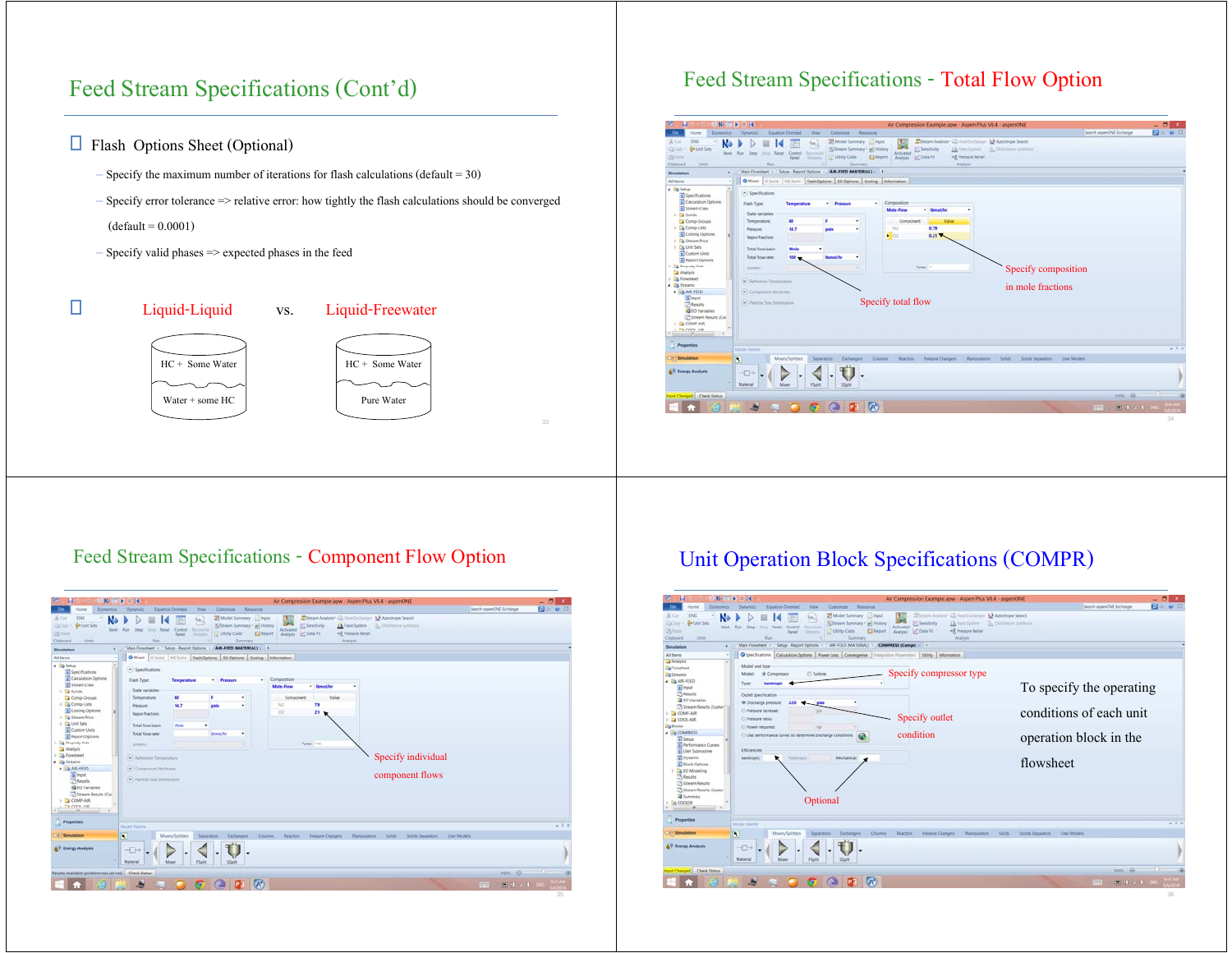### Unit Operation Block Specifications (HEATER)

| <b>130 U D</b><br>Search aspenCIVE Exchange<br><b>Dynamics</b><br><b>Equation Oriented</b><br>View<br>Custompe Resources<br>Home<br>Economics.<br><b>DVI</b><br>Model Sammary   Input<br>School Anders All Heat Exterior N Anotope Search<br>N<br>ш.<br><b>G</b> +Unit Sets<br>Sisteam Summary + all History<br>S Senitivity<br>13. He's Setern  26. Outstand Serbass.<br>Next Run Step<br>Activated<br>Reset Control Firmmille<br>Titre:<br><3. Pressure Ratial<br>25 Ferre<br>Insure Unity Com<br><b>III</b> Report<br>Analysis C Data Fit<br>Panel .<br>Run.<br>Analysis.<br><b>Livering</b><br>Sammary<br>×.<br>Setup - Report Options = / AIR-FEED (MATERIAL) = / COOLER (Heater) = +<br>Main Flowsheet :<br>Simulation<br>٠<br>G Specification   Flash Options   USBy   Information<br>All forms<br>. LA COMPRESS<br>۰<br>Flash specifications<br>al Setup<br>Temperature<br>Flash Type:<br>٠<br><b>SE Performance Curves</b><br>Gi User Subroutine<br>Pressure<br>٠<br><b>CO</b> Dynamic<br>G Block Options<br>600<br>٠<br>Temperature:<br>٠<br>I La EO Modeling<br>Temperature change:<br>×<br><sup>7</sup> Fends<br>Degmin of superheating:<br><b>Billmam Results</b><br>A Stream Results (Custor)<br>Degrees of subcooling:<br><b>Bally</b><br><b>Pressure:</b><br>۰<br>٠<br>psia<br><b>A B COOLER</b><br>Dutzi<br>a <i>Hout</i><br>Vapoi fraction.<br>La HCurves<br><b>Q</b> Dynamic<br>Pressure drop conviution personates:<br><b>G</b> Bock Options<br>Valid phases<br>1 Da EO Modeling<br><b>Th</b> Fenutts<br>$\ddot{}$<br><b>Vignor-Liquid</b><br>Specify outlet<br>Stream Results<br>Stream Results (Custor)<br>condition<br><b>B</b> Summary<br><b>Utilies</b><br><b>A</b> Reactions<br>$\sim$<br>$-$<br><b>Properties</b><br>$-11$<br>Model Paretta<br>$\overline{N}$<br><b>Call Services</b><br>Mixers/Splitters<br>Columns Reactors Pressure/Dangers Manipulators Solids Scilids Separators Date Models<br><b><i><u>Белигатата</u></i></b><br>Eschangers<br><b>AV Energy Analysis</b><br>$ \rightarrow$<br>Material<br>Morer<br><b>PSpitt</b><br>SSpin<br>$\sim$<br><b>мл. Ө.</b><br>rout Changed Check Status<br>GOPA<br>لغل<br><b>SEE</b><br><b>O</b><br>第14千円<br><b>JUPE 10</b> | $N = 14$<br>н |  | Air Compression Example.apw - Aspen Plus VB.4 - aspenONE | $- 512$ |
|---------------------------------------------------------------------------------------------------------------------------------------------------------------------------------------------------------------------------------------------------------------------------------------------------------------------------------------------------------------------------------------------------------------------------------------------------------------------------------------------------------------------------------------------------------------------------------------------------------------------------------------------------------------------------------------------------------------------------------------------------------------------------------------------------------------------------------------------------------------------------------------------------------------------------------------------------------------------------------------------------------------------------------------------------------------------------------------------------------------------------------------------------------------------------------------------------------------------------------------------------------------------------------------------------------------------------------------------------------------------------------------------------------------------------------------------------------------------------------------------------------------------------------------------------------------------------------------------------------------------------------------------------------------------------------------------------------------------------------------------------------------------------------------------------------------------------------------------------------------------------------------------------------------------------------------------------------------------------------------------------------------------------------------------------------------------------------------------------------------------------------------------------------------------------------------------------------|---------------|--|----------------------------------------------------------|---------|
|                                                                                                                                                                                                                                                                                                                                                                                                                                                                                                                                                                                                                                                                                                                                                                                                                                                                                                                                                                                                                                                                                                                                                                                                                                                                                                                                                                                                                                                                                                                                                                                                                                                                                                                                                                                                                                                                                                                                                                                                                                                                                                                                                                                                         |               |  |                                                          |         |
|                                                                                                                                                                                                                                                                                                                                                                                                                                                                                                                                                                                                                                                                                                                                                                                                                                                                                                                                                                                                                                                                                                                                                                                                                                                                                                                                                                                                                                                                                                                                                                                                                                                                                                                                                                                                                                                                                                                                                                                                                                                                                                                                                                                                         | A Cit         |  |                                                          |         |
|                                                                                                                                                                                                                                                                                                                                                                                                                                                                                                                                                                                                                                                                                                                                                                                                                                                                                                                                                                                                                                                                                                                                                                                                                                                                                                                                                                                                                                                                                                                                                                                                                                                                                                                                                                                                                                                                                                                                                                                                                                                                                                                                                                                                         | DOM:          |  |                                                          |         |
|                                                                                                                                                                                                                                                                                                                                                                                                                                                                                                                                                                                                                                                                                                                                                                                                                                                                                                                                                                                                                                                                                                                                                                                                                                                                                                                                                                                                                                                                                                                                                                                                                                                                                                                                                                                                                                                                                                                                                                                                                                                                                                                                                                                                         |               |  |                                                          |         |
|                                                                                                                                                                                                                                                                                                                                                                                                                                                                                                                                                                                                                                                                                                                                                                                                                                                                                                                                                                                                                                                                                                                                                                                                                                                                                                                                                                                                                                                                                                                                                                                                                                                                                                                                                                                                                                                                                                                                                                                                                                                                                                                                                                                                         | Cipboard      |  |                                                          |         |
|                                                                                                                                                                                                                                                                                                                                                                                                                                                                                                                                                                                                                                                                                                                                                                                                                                                                                                                                                                                                                                                                                                                                                                                                                                                                                                                                                                                                                                                                                                                                                                                                                                                                                                                                                                                                                                                                                                                                                                                                                                                                                                                                                                                                         |               |  |                                                          |         |
|                                                                                                                                                                                                                                                                                                                                                                                                                                                                                                                                                                                                                                                                                                                                                                                                                                                                                                                                                                                                                                                                                                                                                                                                                                                                                                                                                                                                                                                                                                                                                                                                                                                                                                                                                                                                                                                                                                                                                                                                                                                                                                                                                                                                         |               |  |                                                          |         |
|                                                                                                                                                                                                                                                                                                                                                                                                                                                                                                                                                                                                                                                                                                                                                                                                                                                                                                                                                                                                                                                                                                                                                                                                                                                                                                                                                                                                                                                                                                                                                                                                                                                                                                                                                                                                                                                                                                                                                                                                                                                                                                                                                                                                         |               |  |                                                          |         |
|                                                                                                                                                                                                                                                                                                                                                                                                                                                                                                                                                                                                                                                                                                                                                                                                                                                                                                                                                                                                                                                                                                                                                                                                                                                                                                                                                                                                                                                                                                                                                                                                                                                                                                                                                                                                                                                                                                                                                                                                                                                                                                                                                                                                         |               |  |                                                          |         |
|                                                                                                                                                                                                                                                                                                                                                                                                                                                                                                                                                                                                                                                                                                                                                                                                                                                                                                                                                                                                                                                                                                                                                                                                                                                                                                                                                                                                                                                                                                                                                                                                                                                                                                                                                                                                                                                                                                                                                                                                                                                                                                                                                                                                         |               |  |                                                          |         |
|                                                                                                                                                                                                                                                                                                                                                                                                                                                                                                                                                                                                                                                                                                                                                                                                                                                                                                                                                                                                                                                                                                                                                                                                                                                                                                                                                                                                                                                                                                                                                                                                                                                                                                                                                                                                                                                                                                                                                                                                                                                                                                                                                                                                         |               |  |                                                          |         |
|                                                                                                                                                                                                                                                                                                                                                                                                                                                                                                                                                                                                                                                                                                                                                                                                                                                                                                                                                                                                                                                                                                                                                                                                                                                                                                                                                                                                                                                                                                                                                                                                                                                                                                                                                                                                                                                                                                                                                                                                                                                                                                                                                                                                         |               |  |                                                          |         |
|                                                                                                                                                                                                                                                                                                                                                                                                                                                                                                                                                                                                                                                                                                                                                                                                                                                                                                                                                                                                                                                                                                                                                                                                                                                                                                                                                                                                                                                                                                                                                                                                                                                                                                                                                                                                                                                                                                                                                                                                                                                                                                                                                                                                         |               |  |                                                          |         |
|                                                                                                                                                                                                                                                                                                                                                                                                                                                                                                                                                                                                                                                                                                                                                                                                                                                                                                                                                                                                                                                                                                                                                                                                                                                                                                                                                                                                                                                                                                                                                                                                                                                                                                                                                                                                                                                                                                                                                                                                                                                                                                                                                                                                         |               |  |                                                          |         |
|                                                                                                                                                                                                                                                                                                                                                                                                                                                                                                                                                                                                                                                                                                                                                                                                                                                                                                                                                                                                                                                                                                                                                                                                                                                                                                                                                                                                                                                                                                                                                                                                                                                                                                                                                                                                                                                                                                                                                                                                                                                                                                                                                                                                         |               |  |                                                          |         |
|                                                                                                                                                                                                                                                                                                                                                                                                                                                                                                                                                                                                                                                                                                                                                                                                                                                                                                                                                                                                                                                                                                                                                                                                                                                                                                                                                                                                                                                                                                                                                                                                                                                                                                                                                                                                                                                                                                                                                                                                                                                                                                                                                                                                         |               |  |                                                          |         |
|                                                                                                                                                                                                                                                                                                                                                                                                                                                                                                                                                                                                                                                                                                                                                                                                                                                                                                                                                                                                                                                                                                                                                                                                                                                                                                                                                                                                                                                                                                                                                                                                                                                                                                                                                                                                                                                                                                                                                                                                                                                                                                                                                                                                         |               |  |                                                          |         |
|                                                                                                                                                                                                                                                                                                                                                                                                                                                                                                                                                                                                                                                                                                                                                                                                                                                                                                                                                                                                                                                                                                                                                                                                                                                                                                                                                                                                                                                                                                                                                                                                                                                                                                                                                                                                                                                                                                                                                                                                                                                                                                                                                                                                         |               |  |                                                          |         |
|                                                                                                                                                                                                                                                                                                                                                                                                                                                                                                                                                                                                                                                                                                                                                                                                                                                                                                                                                                                                                                                                                                                                                                                                                                                                                                                                                                                                                                                                                                                                                                                                                                                                                                                                                                                                                                                                                                                                                                                                                                                                                                                                                                                                         |               |  |                                                          |         |
|                                                                                                                                                                                                                                                                                                                                                                                                                                                                                                                                                                                                                                                                                                                                                                                                                                                                                                                                                                                                                                                                                                                                                                                                                                                                                                                                                                                                                                                                                                                                                                                                                                                                                                                                                                                                                                                                                                                                                                                                                                                                                                                                                                                                         |               |  |                                                          |         |
|                                                                                                                                                                                                                                                                                                                                                                                                                                                                                                                                                                                                                                                                                                                                                                                                                                                                                                                                                                                                                                                                                                                                                                                                                                                                                                                                                                                                                                                                                                                                                                                                                                                                                                                                                                                                                                                                                                                                                                                                                                                                                                                                                                                                         |               |  |                                                          |         |
|                                                                                                                                                                                                                                                                                                                                                                                                                                                                                                                                                                                                                                                                                                                                                                                                                                                                                                                                                                                                                                                                                                                                                                                                                                                                                                                                                                                                                                                                                                                                                                                                                                                                                                                                                                                                                                                                                                                                                                                                                                                                                                                                                                                                         |               |  |                                                          |         |
|                                                                                                                                                                                                                                                                                                                                                                                                                                                                                                                                                                                                                                                                                                                                                                                                                                                                                                                                                                                                                                                                                                                                                                                                                                                                                                                                                                                                                                                                                                                                                                                                                                                                                                                                                                                                                                                                                                                                                                                                                                                                                                                                                                                                         |               |  |                                                          |         |
|                                                                                                                                                                                                                                                                                                                                                                                                                                                                                                                                                                                                                                                                                                                                                                                                                                                                                                                                                                                                                                                                                                                                                                                                                                                                                                                                                                                                                                                                                                                                                                                                                                                                                                                                                                                                                                                                                                                                                                                                                                                                                                                                                                                                         |               |  |                                                          |         |
|                                                                                                                                                                                                                                                                                                                                                                                                                                                                                                                                                                                                                                                                                                                                                                                                                                                                                                                                                                                                                                                                                                                                                                                                                                                                                                                                                                                                                                                                                                                                                                                                                                                                                                                                                                                                                                                                                                                                                                                                                                                                                                                                                                                                         |               |  |                                                          |         |
|                                                                                                                                                                                                                                                                                                                                                                                                                                                                                                                                                                                                                                                                                                                                                                                                                                                                                                                                                                                                                                                                                                                                                                                                                                                                                                                                                                                                                                                                                                                                                                                                                                                                                                                                                                                                                                                                                                                                                                                                                                                                                                                                                                                                         |               |  |                                                          |         |
|                                                                                                                                                                                                                                                                                                                                                                                                                                                                                                                                                                                                                                                                                                                                                                                                                                                                                                                                                                                                                                                                                                                                                                                                                                                                                                                                                                                                                                                                                                                                                                                                                                                                                                                                                                                                                                                                                                                                                                                                                                                                                                                                                                                                         |               |  |                                                          |         |
|                                                                                                                                                                                                                                                                                                                                                                                                                                                                                                                                                                                                                                                                                                                                                                                                                                                                                                                                                                                                                                                                                                                                                                                                                                                                                                                                                                                                                                                                                                                                                                                                                                                                                                                                                                                                                                                                                                                                                                                                                                                                                                                                                                                                         |               |  |                                                          |         |
|                                                                                                                                                                                                                                                                                                                                                                                                                                                                                                                                                                                                                                                                                                                                                                                                                                                                                                                                                                                                                                                                                                                                                                                                                                                                                                                                                                                                                                                                                                                                                                                                                                                                                                                                                                                                                                                                                                                                                                                                                                                                                                                                                                                                         |               |  |                                                          |         |
|                                                                                                                                                                                                                                                                                                                                                                                                                                                                                                                                                                                                                                                                                                                                                                                                                                                                                                                                                                                                                                                                                                                                                                                                                                                                                                                                                                                                                                                                                                                                                                                                                                                                                                                                                                                                                                                                                                                                                                                                                                                                                                                                                                                                         |               |  |                                                          |         |
|                                                                                                                                                                                                                                                                                                                                                                                                                                                                                                                                                                                                                                                                                                                                                                                                                                                                                                                                                                                                                                                                                                                                                                                                                                                                                                                                                                                                                                                                                                                                                                                                                                                                                                                                                                                                                                                                                                                                                                                                                                                                                                                                                                                                         |               |  |                                                          |         |
|                                                                                                                                                                                                                                                                                                                                                                                                                                                                                                                                                                                                                                                                                                                                                                                                                                                                                                                                                                                                                                                                                                                                                                                                                                                                                                                                                                                                                                                                                                                                                                                                                                                                                                                                                                                                                                                                                                                                                                                                                                                                                                                                                                                                         |               |  |                                                          |         |
|                                                                                                                                                                                                                                                                                                                                                                                                                                                                                                                                                                                                                                                                                                                                                                                                                                                                                                                                                                                                                                                                                                                                                                                                                                                                                                                                                                                                                                                                                                                                                                                                                                                                                                                                                                                                                                                                                                                                                                                                                                                                                                                                                                                                         |               |  |                                                          |         |
|                                                                                                                                                                                                                                                                                                                                                                                                                                                                                                                                                                                                                                                                                                                                                                                                                                                                                                                                                                                                                                                                                                                                                                                                                                                                                                                                                                                                                                                                                                                                                                                                                                                                                                                                                                                                                                                                                                                                                                                                                                                                                                                                                                                                         |               |  |                                                          |         |
|                                                                                                                                                                                                                                                                                                                                                                                                                                                                                                                                                                                                                                                                                                                                                                                                                                                                                                                                                                                                                                                                                                                                                                                                                                                                                                                                                                                                                                                                                                                                                                                                                                                                                                                                                                                                                                                                                                                                                                                                                                                                                                                                                                                                         |               |  |                                                          |         |
|                                                                                                                                                                                                                                                                                                                                                                                                                                                                                                                                                                                                                                                                                                                                                                                                                                                                                                                                                                                                                                                                                                                                                                                                                                                                                                                                                                                                                                                                                                                                                                                                                                                                                                                                                                                                                                                                                                                                                                                                                                                                                                                                                                                                         |               |  |                                                          |         |
|                                                                                                                                                                                                                                                                                                                                                                                                                                                                                                                                                                                                                                                                                                                                                                                                                                                                                                                                                                                                                                                                                                                                                                                                                                                                                                                                                                                                                                                                                                                                                                                                                                                                                                                                                                                                                                                                                                                                                                                                                                                                                                                                                                                                         |               |  |                                                          |         |
|                                                                                                                                                                                                                                                                                                                                                                                                                                                                                                                                                                                                                                                                                                                                                                                                                                                                                                                                                                                                                                                                                                                                                                                                                                                                                                                                                                                                                                                                                                                                                                                                                                                                                                                                                                                                                                                                                                                                                                                                                                                                                                                                                                                                         |               |  |                                                          |         |
|                                                                                                                                                                                                                                                                                                                                                                                                                                                                                                                                                                                                                                                                                                                                                                                                                                                                                                                                                                                                                                                                                                                                                                                                                                                                                                                                                                                                                                                                                                                                                                                                                                                                                                                                                                                                                                                                                                                                                                                                                                                                                                                                                                                                         |               |  |                                                          |         |
|                                                                                                                                                                                                                                                                                                                                                                                                                                                                                                                                                                                                                                                                                                                                                                                                                                                                                                                                                                                                                                                                                                                                                                                                                                                                                                                                                                                                                                                                                                                                                                                                                                                                                                                                                                                                                                                                                                                                                                                                                                                                                                                                                                                                         |               |  |                                                          |         |

## Making an ASPEN PLUS Run

**ASPEN PLUS** is ready to run when the Status Area says "Required

Input Complete".

- $\Box$  Click the Next Button to run.
- **□** Other ways to run ASPEN PLUS
	- 1. Press the Run Button.
	- 2. Press F5.
- $\Box$  The Reinitialize Button will purge all simulation results and reinitialize calculations.

#### ASPEN PLUS Control Panel

Reinitialize button



## Checking Simulation Results